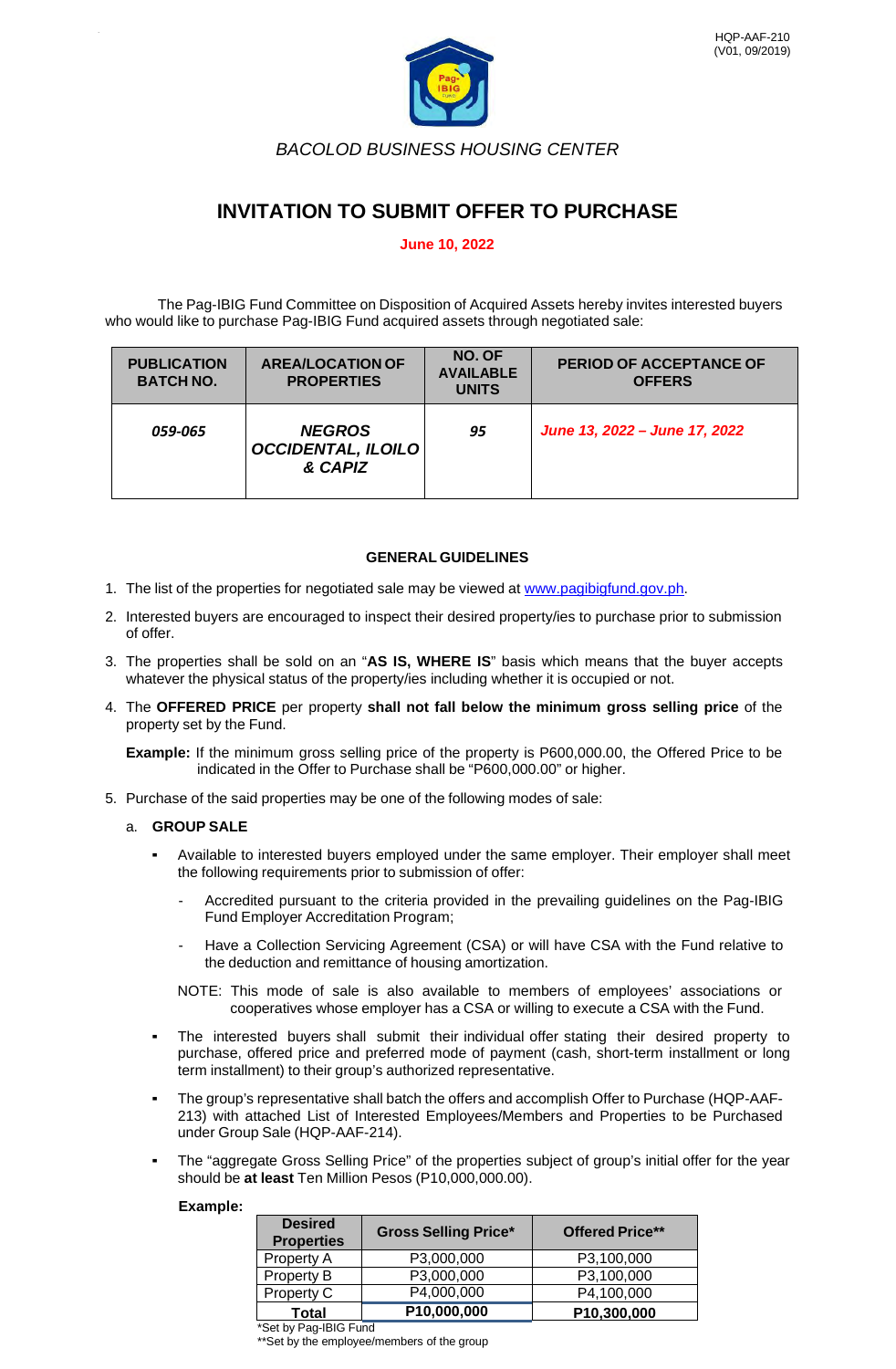The Fund shall grant a discount depending on the aggregate gross selling price of the properties as follows:

| <b>Gross Selling Price</b> | <b>Discount Rate</b> |
|----------------------------|----------------------|
| P10M to P50M               | 40%                  |
| More than P50M to P100M    | 42%                  |
| More than P100M            | 45%                  |

The Offer to Purchase and List shall be sealed in a mailing envelope.

### b. **BULK SALE**

Available to interested buyers of more than one (1) acquired asset with the aggregate "Gross Selling Price" of at least Ten Million Pesos (P10,000,000.00).

#### **Example:**

| <b>Desired</b><br><b>Properties</b>     | <b>Gross Selling Price*</b> | <b>Offered Price**</b> |  |  |  |  |
|-----------------------------------------|-----------------------------|------------------------|--|--|--|--|
| Property A                              | P3,000,000                  | P3,100,000             |  |  |  |  |
| Property B                              | P3,000,000                  | P3,100,000             |  |  |  |  |
| Property C                              | P4,000,000                  | P4,100,000             |  |  |  |  |
| Total                                   | P10,000,000                 | P10,300,000            |  |  |  |  |
| $0.41$ km $0.22$ into $0.02$ km $^{-1}$ |                             |                        |  |  |  |  |

\*Set by Pag-IBIG Fund \*\*Set by the Buyer

- Interested buyers shall accomplish Offer to Purchase (If an individual, HQP-AAF-212; if a juridical entity, HQP-AAF-213) indicating their preferred mode of payment (cash or short-term installment) together with a List of Properties to be Purchased under Bulk Sale (HQP-AAF-215).
- The Fund shall grant a discount depending on the aggregate gross selling price of the properties as follows:

| <b>Gross Selling Price</b> | <b>Discount Rate</b> |
|----------------------------|----------------------|
| P10M to P50M               | 40%                  |
| More than P50M to P100M    | 42%                  |
| More than P100M            | 45%                  |

The Offer to Purchase and List shall be sealed in a mailing envelope.

#### c. **RETAIL SALE**

- Available to any buyers who are interested to purchase Pag-IBIG Fund acquired assets.
- Interested buyers shall submit their offer indicating their preferred mode of payment (cash or short-term installment) using the form Offer to Purchase (If an individual, HQP-AAF-212; if a juridical entity, HQP-AAF-213).
- The Fund shall grant a discount depending on the chosen mode of payment:

| <b>Mode of Payment</b> | <b>Discount</b> |
|------------------------|-----------------|
| Cash                   | 30%             |
| Short-Term Installment | <b>20%</b>      |
| Long-Term Installment  | 10%             |

- If the mode of payment is through long term installment, the buyer shall attach a copy of his/her proof of income to the Offer to Purchase.
- The Offer to Purchase shall be sealed in a mailing envelope.
- 6. The sealed envelope containing the offer shall be dropped in the drop box located at following Pag-big Fund Branches: (2<sup>nd</sup> Flr Gaisano City Mall, Araneta Street Bacolod City),, (Plazuela De Iloilo B.S. Aquino Avenue., Mandurriao, Iloilo City),,, (2<sup>nd</sup> Floor GT Plaza Mall, M.H. del Pilar Street Molo, Iloilo City),,, (A&T Santos

Building, Sacred Heart of Jesus Avenue Pueblo De Panay, Lawa-an Roxas City),,, (2<sup>nd</sup> Floor St. Ignatius Square, Magma Street Kalibo Aklan)

- 7. The interested buyer shall be required to register at the frontline counter prior to dropping of sealed offers. A Registration Stub will be issued as proof of registration.
- 8. In case the offer will be dropped by a representative, an Authorization Letter signed by the buyer and photocopy of valid ID of the buyer with contact number shall be presented upon registration. The authorization shall only be limited to the dropping of sealed offer.
- 9. Acceptance of sealed offers shall be from **(8:00am)** to **(5:00pm)** starting **(June 13, 2022)** until **(June 17, 2022).**

No offers shall be accepted after the said cut-off time and date.

10. The determination of winning offers shall be on *(June 20, 2022, 8:30AM)* at **2nd FLOOR GAISANO CITY MALL, ARANETA STREET, BRGY. SINGCANG BACOLOD CITY NEGROS OCCIDENTAL.** *.*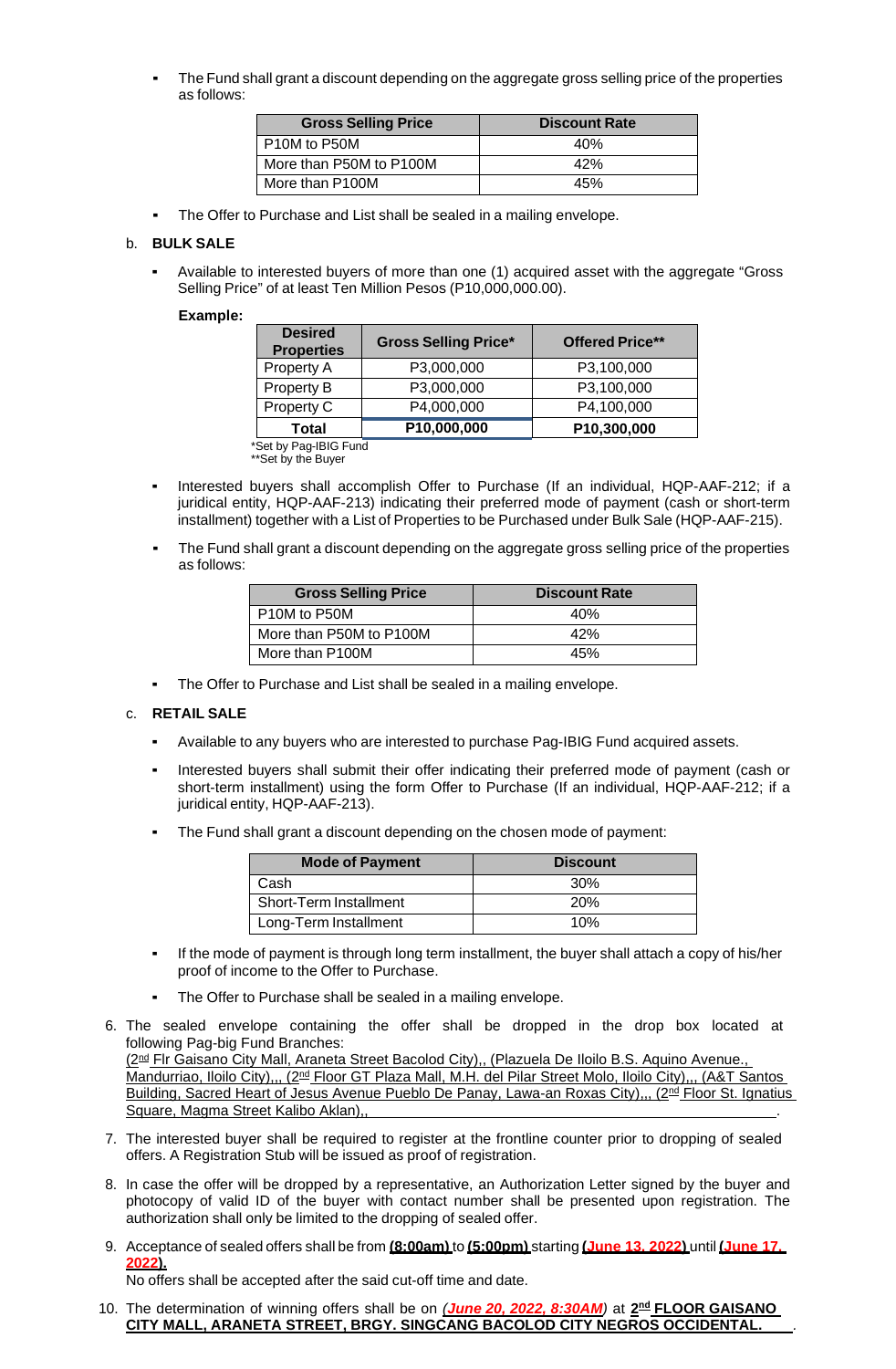- 11. The determination of winning offers shall be monitored by a representative from Commission on Audit (COA). Attendance of the buyer in the venue is only optional.
- 12. The buyer who has the **HIGHEST OFFERED PRICE** on a specific property shall be considered the winner.
- 13. In case there are identical offers constituting the highest offer on a specific property, the tie shall be resolved by toss coin. However, in case there are more than two (2) highest offerors, the tie shall be resolved through draw lots.
- 14. The result of the negotiated sale shall be released and posted in the Pag-IBIG Fund official website at [www.pagibigfund.gov.ph](http://www.pagibigfund.gov.ph/) on the following week after the scheduled date of determination of winning offers. Buyers are encouraged to check the result on the said website.
- 15. Any notification sent by Pag-IBIG Fund through email or SMS shall be sufficient compliance to the notification requirement and presumed to be deemed received by the buyer. In this regard, the Buyer shall ensure that the contact number and email address indicated on the Offer to Purchase are active. The buyer shall inform Pag-IBIG Fund immediately on any changes on his/her contact number.
- 16. The winning buyer shall be required to pay a **NON-REFUNDABLE RESERVATION FEE OF ONE THOUSAND PESOS (P1,000.00)** (except for Bulk Sale) within five (5) working days from date of receipt of Notice of Award (NOA). If the mode of payment is through cash or short term installment, a downpayment of at least five percent (5%) of the net selling price shall be paid together with the reservation fee.
- 17. The winning buyers must abide by the terms and conditions of his chosen mode of payment:
	- a. **Cash Payment** the balance on the net selling price shall be paid not later than thirty (30) calendar days from date of signing of Deed of Conditional Sale (DCS).
	- b. **Short-Term Installment** the balance on the net selling price shall be paid in equal monthly installments, provided that the chosen payment term shall not exceed twelve (12) months subject to an interest based on the Full Risk-Based Pricing Framework for three-year fixing period. For Bulk Sale, the applicable interest rate shall be based on the Fund's Full Risk-Based Pricing Framework for Wholesale Loans.
	- c. **Long-Term Installment** payment shall be in the form of monthly amortization based on the approved term, which may be up to a maximum of thirty (30) years with the following considerations:
		- c.1. Approval and term shall be subject to eligibility requirements stipulated under the Circular 428 Omnibus Guidelines on Sale of Pag-IBIG Fund Real and Other Properties Acquired;
		- c.2. The amount shall be the buyer's offered price;
		- c.3. The buyer shall be required to file his/her Long-Term Installment application and pay the following incidental expenses within thirty (30) calendar days from payment of reservation fee:
			- Processing fee of Two Thousand Pesos (P2,000.00) shall be paid upon submission of complete requirements;
			- Equity, if applicable;
			- One-year advance insurance premiums (sales redemption insurance as well as non-life insurance);
		- c.4. In case the Offered Price, net of downpayment (if any) and additional discount, is still higher than the approved amount for Long Term Installment, the amount in excess shall be treated as equity. It shall be paid by the buyer within thirty (30) calendar days from receipt of Notice of Conditional Approval of Sale (NCAS).
		- c.5. Original Borrowers who wish to participate on the negotiated sale shall not be allowed to avail long term installment as mode of payment. They may only submit offer thru cash or short-term installment basis.
		- c.6. In case the application has been disapproved due to buyer's fault, any downpayment not to exceed 5% of the net selling price and processing fee shall be forfeited in favor of the Fund.
- 18. The winning buyer shall take possession of the property without seeking assistance from the Fund.
- 19. If the winning buyer fails or refuses to push through with the purchase of the properties, or fails to comply with the terms and conditions of the sale, he/she shall lose his/her right as the winning buyer and the Fund shall offer the subject property/ies on the next list of properties to be offered for negotiated sale.
- 20. Interested parties may visit the Acquired Asset Section and contact **Ma. Imelda B. Tadifa, Joebert Mari P. Pacheco, Pauline Angela J. Mabasa, Cris Gabiota and Marc S. Jalapa** at tel. no. 707- 1535/09271446454/09611444254. You may also email your inquiries for further details at bacolodlmrd.lrru@pagibigfund.gov.ph.

**PAG-IBIG FUND RESERVES THE RIGHT TO REJECT ANY OR ALL OFFERS, TO WAIVE ANY FORMALITY THEREIN OR ACCEPT SUCH OFFER AS MAY BE CONSIDERED MOST ADVANTAGEOUS TO THE FUND. THE DECISION OF THE FUND IS FINAL AND BINDING.**

# **ENGR. NOLI D. ARMADA** OFFICER-IN-CHARGE VICE PRESIDENT- HOME LENDING OPERATIONS VISMIN CHAIRMAN-COMMITTEE ON DISPOSITION OF ACQUIRED ASSET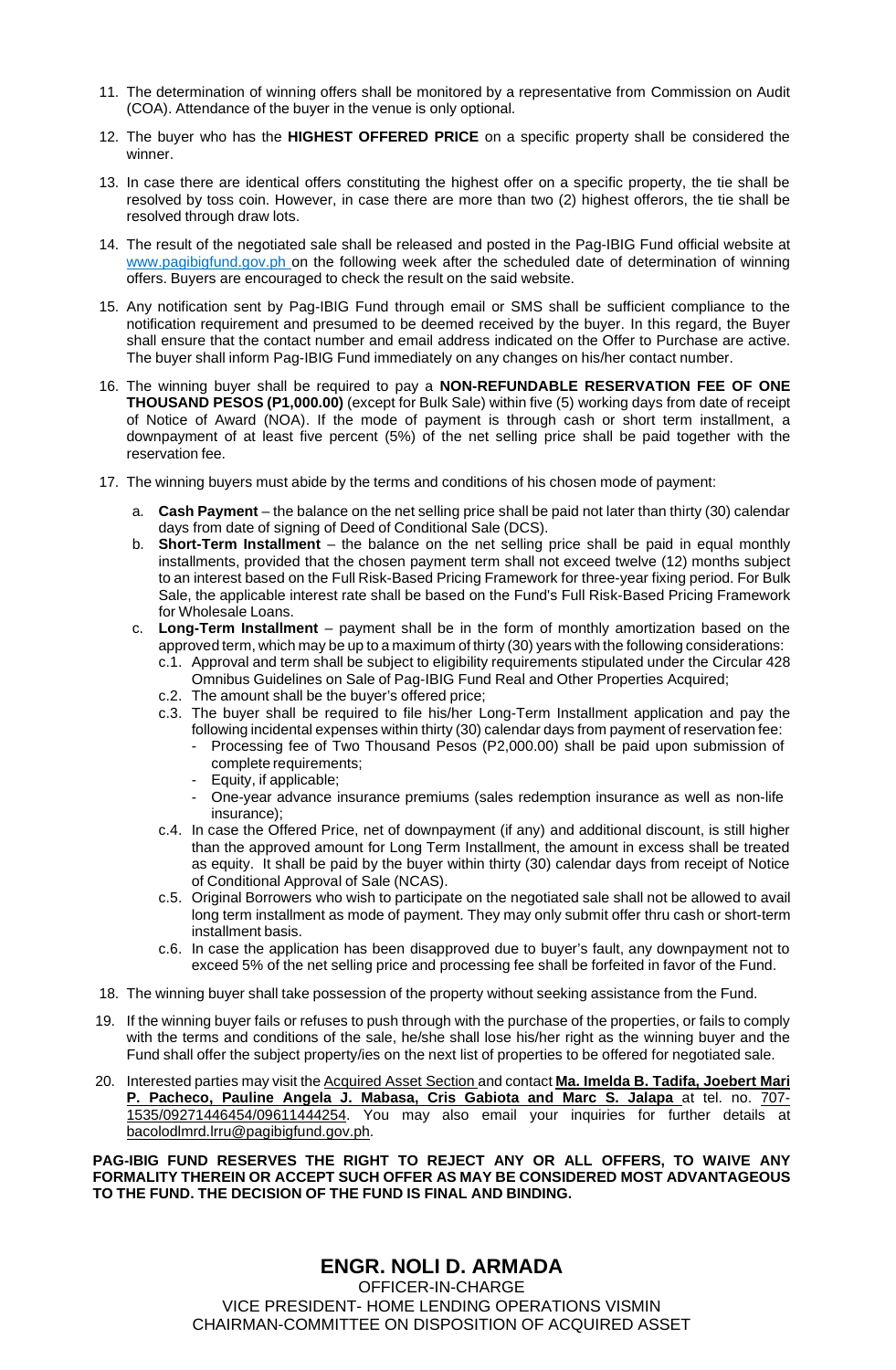#### (BACOLOD BRANCH)

#### **LIST OF ACQUIRED ASSETS AVAILABLE FOR NEGOTIATED SALE**

#### **Publication Batch Number : 59065**

| <b>ITE</b><br>M<br>NO. | <b>PROPERTY NUMBER</b>              | <b>PROPERTY LOCATION</b>                                                                              | <b>TYPE</b>     | <b>TCT/CCT NO.</b> | <b>LOT</b><br><b>AREA</b> | <b>FLOOR</b><br><b>AREA</b> | <b>MINIMUM</b><br><b>GROSS SELLING I</b><br><b>PRICE</b> | <b>TCT STATUS</b>                      | <b>REMARKS</b>    | <b>REQUIRED GROSS MONTHLY INCOME FOR BUYERS</b><br>WHO WILL CHOOSE LONG TERM INSTALLMENT AS<br>MODE OF PAYMENT (Amount is based on minimum<br>gross selling price, required GMI may change<br>depending on actual Offerred Price) |
|------------------------|-------------------------------------|-------------------------------------------------------------------------------------------------------|-----------------|--------------------|---------------------------|-----------------------------|----------------------------------------------------------|----------------------------------------|-------------------|-----------------------------------------------------------------------------------------------------------------------------------------------------------------------------------------------------------------------------------|
|                        | SINGLE DETACHED / NEGROS OCCIDENTAL |                                                                                                       |                 |                    |                           |                             |                                                          |                                        |                   |                                                                                                                                                                                                                                   |
|                        | 859201911200004                     | Lot 4 Blk. 4 TANZA ENRIQUE B. MAGALONA (SARAVIA) NEGROS<br>OCCIDENTAL REGION 6 (WESTERN VISAYAS) 6118 | Single Detached | T-214270           | 223                       | 60.1                        |                                                          | 621,770.00 TCT Under HDMF              | <b>UNOCCUPIED</b> | 10,938.13                                                                                                                                                                                                                         |
|                        | LOT ONLY / CAPIZ                    |                                                                                                       |                 |                    |                           |                             |                                                          |                                        |                   |                                                                                                                                                                                                                                   |
|                        | 805818080600023                     | Lot 5 Blk. 3 LIBAS ROXAS CITY CAPIZ REGION 6 (WESTERN VISAYAS)<br>5800                                | Lot Only        | 097-2015002382     | 614                       |                             |                                                          | 1.719.200.00 TCT Under HDMF            | <b>UNOCCUPIED</b> | 30.244.03                                                                                                                                                                                                                         |
|                        | 3. 858201907300007                  | Lot 10-G TANZA SUR PANAY CAPIZ REGION 6 (WESTERN VISAYAS)<br>5801                                     | Lot Only        | 089-2020000432     | 234                       | $\Omega$                    |                                                          | 304,200.00 TCT Under HDMF              | <b>UNOCCUPIED</b> | 5,351.46                                                                                                                                                                                                                          |
|                        | 858201912110004                     | Lot 719-F ILAYA-IVISAN IVISAN CAPIZ REGION 6 (WESTERN VISAYAS)<br>5805                                | Lot Only        | 089-2021000402     | 918                       | $\Omega$                    |                                                          | 1,836,000.00 TCT Under HDMF            | <b>UNOCCUPIED</b> | 32.298.77                                                                                                                                                                                                                         |
| 5.                     | 858202002070004                     | Lot 2084-B-2 MILIBILI ROXAS CITY CAPIZ REGION 6 (WESTERN<br>VISAYAS) 5800                             | Lot Only        | 097-2021000882     | 921                       |                             |                                                          | 2,763,000.00 TCT Under HDMF            | <b>UNOCCUPIED</b> | 48,606.47                                                                                                                                                                                                                         |
|                        | 6. 858201907300006                  | Lot 10-H TANZA SUR PANAY CAPIZ REGION 6 (WESTERN VISAYAS)<br>5801                                     | Lot Only        | 089-2020000433     | 234                       | $\Omega$                    |                                                          | 304,200.00 TCT Under HDMF              | <b>UNOCCUPIED</b> | 5,351.46                                                                                                                                                                                                                          |
| 7.                     | 858201909180018                     | Lot 2478-B-3-B BOLO ROXAS CITY CAPIZ REGION 6 (WESTERN<br><b>VISAYAS) 5800</b>                        | Lot Only        | 097-2020000577     | 353                       |                             |                                                          | 741,300.00 TCT Under HDMF              | <b>UNOCCUPIED</b> | 13,040.89                                                                                                                                                                                                                         |
|                        | 858201904220003                     | Lot 1454-F-2 DUMOLOG ROXAS CITY CAPIZ REGION 6 (WESTERN<br><b>VISAYAS) 5800</b>                       | Lot Only        | 097-2020000957     | 292                       | $\Omega$                    |                                                          | 1,226,400.00 TCT Under HDMF            | <b>UNOCCUPIED</b> | 21,574.73                                                                                                                                                                                                                         |
| 9.                     | 858201905160001                     | Lot 414-A-3 TANZA SUR PANAY CAPIZ REGION 6 (WESTERN<br><b>VISAYAS) 5801</b>                           | Lot Only        | 089-2021000203     | 1,182.00                  | $\Omega$                    |                                                          | 1,300,200.00 TCT Under HDMF            | <b>UNOCCUPIED</b> | 22,873.01                                                                                                                                                                                                                         |
|                        | 10. 858201904220002                 | Lot 1454-F-1 DUMOLOG ROXAS CITY CAPIZ REGION 6 (WESTERN<br><b>VISAYAS) 5800</b>                       | Lot Only        | 097-2020000958     | 292                       |                             |                                                          | 1,226,400.00 TCT Under HDMF            | <b>UNOCCUPIED</b> | 21,574.73                                                                                                                                                                                                                         |
|                        | 11. 805819070300115                 | Lot 10 Blk. 6 LA FRONTERA SUBDIVISION MONGPONG ROXAS CITY<br>CAPIZ REGION 6 (WESTERN VISAYAS) 5800    | Lot Only        | 097-2021001572     | 160                       | $\Omega$                    |                                                          | 560,000.00 TCT Under HDMF              | <b>UNOCCUPIED</b> | 9,851.48                                                                                                                                                                                                                          |
| 12.                    | 858202002070001                     | Lot 38 Blk. 9 OAKWOOD SUBDIVISION MONGPONG ROXAS CITY<br>CAPIZ REGION 6 (WESTERN VISAYAS) 5800        | Lot Only        | 097-2021000878     | 120                       |                             |                                                          | 420,000.00 TCT Under HDMF              | <b>UNOCCUPIED</b> | 7,388.61                                                                                                                                                                                                                          |
| 13.                    | 858201909300004                     | Lot 3 Blk. 5 OAKWOOD SUBDIVISION MONGPONG ROXAS CITY CAPIZ<br>REGION 6 (WESTERN VISAYAS) 5800         | Lot Only        | 097-2020000714     | 125                       | $\Omega$                    |                                                          | 437,500.00 TCT Under HDMF              | <b>UNOCCUPIED</b> | 7,696.47                                                                                                                                                                                                                          |
|                        | 14. 805819083000018                 | Lot 3 Blk. 3 OAKWOOD SUBDIVISION MONGPONG ROXAS CITY CAPIZ<br>REGION 6 (WESTERN VISAYAS) 5800         | Lot Only        | 097-2021001569     | 102                       | $\Omega$                    |                                                          | 357,000.00 TCT Under HDMF              | <b>UNOCCUPIED</b> | 6,280.32                                                                                                                                                                                                                          |
|                        | 15. 805819083000008                 | Lot 933-B-4 OLANO SUBDIVISION MONGPONG ROXAS CITY CAPIZ<br>REGION 6 (WESTERN VISAYAS) 5800            | Lot Only        | 097-2019003237     | 136                       | $\Omega$                    |                                                          | 340,000.00 TCT Under HDMF              | <b>UNOCCUPIED</b> | 5,981.25                                                                                                                                                                                                                          |
| 16.                    | 805819083000012                     | Lot 934-B-1-F OLANO SUBDIVISION BANICA ROXAS CITY CAPIZ<br>REGION 6 (WESTERN VISAYAS) 5800            | Lot Only        | 097-2021001587     | 301                       | $\Omega$                    |                                                          | 752,500.00 TCT Under HDMF              | <b>UNOCCUPIED</b> | 13,237.92                                                                                                                                                                                                                         |
|                        | 17. 805819061900033                 | Lot 2-F OLANO SUBDIVISION BANICA ROXAS CITY CAPIZ REGION 6<br>(WESTERN VISAYAS) 5800                  | Lot Only        | 097-2021001753     | 175                       | $\Omega$                    |                                                          | 420,000.00 TCT Under HDMF              | <b>UNOCCUPIED</b> | 7,388.61                                                                                                                                                                                                                          |
| 18.                    | 858201905060001                     | Lot 934-B-2-H-2 OLANO SUBDIVISION MONGPONG ROXAS CITY<br>CAPIZ REGION 6 (WESTERN VISAYAS) 5800        | Lot Only        | 097-2020000707     | 120                       | $\Omega$                    |                                                          | 264,000.00 TCT Under HDMF              | <b>UNOCCUPIED</b> | 4,644.27                                                                                                                                                                                                                          |
|                        | 19. 805819070300118                 | Lot 1-B-5 OLANO SUBDIVISION BANICA ROXAS CITY CAPIZ REGION 6<br>(WESTERN VISAYAS) 5800                | Lot Only        | 097-2021001631     | 277                       |                             |                                                          | 692,500.00 TCT Under HDMF UNOCCUPIED   |                   | 12,182.40                                                                                                                                                                                                                         |
| 20.                    | 805819070300108                     | Lot 1-B-1 OLANO SUBDIVISION BANICA ROXAS CITY CAPIZ REGION 6<br>(WESTERN VISAYAS) 5800                | Lot Only        | 097-2021001566     | 145                       |                             |                                                          | 362,500.00 TCT Under HDMF              | <b>UNOCCUPIED</b> | 6,377.07                                                                                                                                                                                                                          |
| 21                     | 858202002070003                     | Lot 933-I-6 OLANO SUBDIVISION BANICA ROXAS CITY CAPIZ REGION<br>6 (WESTERN VISAYAS) 5800              | Lot Only        | 097-2021000908     | 210                       |                             |                                                          | 525,000.00 TCT Under HDMF              | <b>UNOCCUPIED</b> | 9,235.76                                                                                                                                                                                                                          |
|                        | 22. 805818080600080                 | Lot 142-F NON SUBDIVISION LIBAS ROXAS CITY CAPIZ REGION 6<br>(WESTERN VISAYAS) 5800                   | Lot Only        | 097-2017000047     | 224                       |                             |                                                          | 604,800.00 TCT Under HDMF              | <b>UNOCCUPIED</b> | 10,639.59                                                                                                                                                                                                                         |
| 23.                    | 805819061900023                     | Lot 3799-D-9-A-8 NON SUBDIVISION CAGAY ROXAS CITY CAPIZ<br>REGION 6 (WESTERN VISAYAS) 5800            | Lot Only        | 097-2019002550     | 361                       |                             |                                                          | 902,500.00 TCT Under HDMF              | <b>UNOCCUPIED</b> | 15,876.71                                                                                                                                                                                                                         |
| 24.                    | 858201810310005                     | Lot 2478-B-3-B-2-B NON SUBDIVISION LANOT ROXAS CITY CAPIZ<br>REGION 6 (WESTERN VISAYAS) 5800          | Lot Only        | 097-2019003441     | 345                       | $\Omega$                    |                                                          | 724,500.00 TCT Under HDMF              | <b>UNOCCUPIED</b> | 12,745.35                                                                                                                                                                                                                         |
|                        | 25. 858201903140001                 | Lot 4358-A NON SUBDIVISION BANICA ROXAS CITY CAPIZ REGION 6<br>(WESTERN VISAYAS) 5800                 | Lot Only        | 097-2020000576     | 500                       |                             |                                                          | 2,600,000.00 TCT Under HDMF UNOCCUPIED |                   | 45,738.99                                                                                                                                                                                                                         |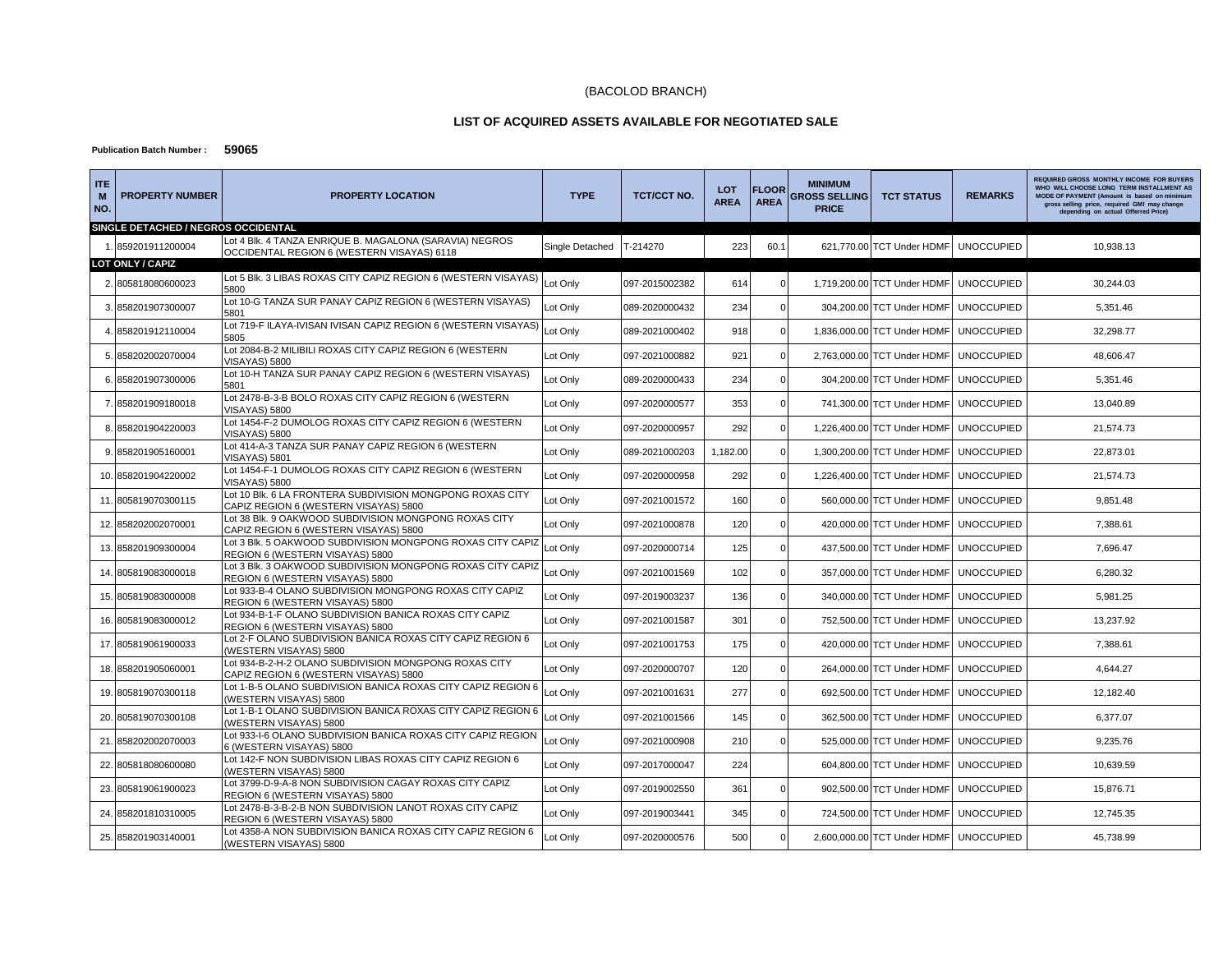|     | 26. 805819083000009                 | Lot 3925-A-6-I NON SUBDIVISION BALIJUAGAN ROXAS CITY CAPIZ<br>REGION 6 (WESTERN VISAYAS) 5800                                    | Lot Only        | 097-2019003238 | 1,000.00 | $\Omega$    |              | 1,600,000.00 TCT Under HDMF                | <b>UNOCCUPIED</b> | 28,147.07 |
|-----|-------------------------------------|----------------------------------------------------------------------------------------------------------------------------------|-----------------|----------------|----------|-------------|--------------|--------------------------------------------|-------------------|-----------|
|     |                                     | Lot 719-B NON SUBDIVISION ILAYA-IVISAN IVISAN CAPIZ REGION 6                                                                     |                 |                | 571      | $\Omega$    |              |                                            |                   |           |
|     | 27. 805819061900018                 | (WESTERN VISAYAS) 5805                                                                                                           | Lot Only        | 089-2019000075 |          |             |              | 1,142,000.00 TCT Under HDMF                | <b>UNOCCUPIED</b> | 20,089.97 |
|     | 28. 805819061900034                 | Lot 939-A-5 NON SUBDIVISION MONGPONG ROXAS CITY CAPIZ<br>REGION 6 (WESTERN VISAYAS) 5801                                         | Lot Only        | 097-2021001567 | 497      | $\Omega$    |              | 1,242,500.00 TCT Under HDMF                | <b>UNOCCUPIED</b> | 21,857.96 |
|     | 29.805818071800033                  | Lot 729 NON SUBDIVISION BALAT-AN MAMBUSAO CAPIZ REGION 6<br>WESTERN VISAYAS) 5807                                                | Lot Only        | 089-2017000047 | 950      |             |              | 760,000.00 TCT Under HDMF                  | <b>UNOCCUPIED</b> | 13,369.86 |
|     | 30. 805819083000011                 | Lot 2084-B-3 NON SUBDIVISION MILIBILI ROXAS CITY CAPIZ REGION<br>6 (WESTERN VISAYAS) 5800                                        | Lot Only        | 097-2019002552 | 810      | $\Omega$    |              | 1,620,000.00 TCT Under HDMF                | <b>UNOCCUPIED</b> | 28,498.91 |
|     | 31. 805819061900019                 | Lot 3-C NON SUBDIVISION ILAYA-IVISAN IVISAN CAPIZ REGION 6                                                                       | Lot Only        | 089-2019000077 | 1,071.00 | $\Omega$    |              | 1,606,500.00 TCT Under HDMF                | <b>UNOCCUPIED</b> | 28,261.42 |
|     | 32.805818080600035                  | WESTERN VISAYAS) 5805<br>Lot 939-A-8 NON-SUBDIVISION MONGPONG ROXAS CITY CAPIZ                                                   | Lot Only        | 097-2012003619 | 558      |             |              | 1,395,000.00 TCT Under HDMF                | <b>UNOCCUPIED</b> | 24,540.73 |
|     | 33. 805818080600074                 | REGION 6 (WESTERN VISAYAS) 5800<br>Lot 934-B-1-J-2 NON SUBDIVISION MONGPONG ROXAS CITY CAPIZ                                     | Lot Only        | 097-2017000048 | 174      |             |              | 417,600.00 TCT Under HDMF                  | <b>UNOCCUPIED</b> | 7,346.39  |
|     | 34. 805818071800065                 | REGION 6 (WESTERN VISAYAS) 5800<br>Lot 934-B-2-B NON SUBDIVISION MONGPONG ROXAS CITY CAPIZ                                       | Lot Only        | 097-2018000393 | 440      |             |              | 1,100,000.00 TCT Under HDMF                | <b>UNOCCUPIED</b> | 19,351.11 |
|     |                                     | REGION 6 (WESTERN VISAYAS) 5800<br>Lot 9-C ALBAR HILLS SUBD. LAWA-AN ROXAS CITY CAPIZ REGION 6                                   |                 |                |          |             |              |                                            |                   |           |
|     | 35. 805818080600086                 | WESTERN VISAYAS) 5800                                                                                                            | Lot Only        | 097-2017000350 | 118      | $\Omega$    |              | 377,600.00 TCT Under HDMF                  | <b>UNOCCUPIED</b> | 6,642.71  |
|     | 36. 805818080600107                 | Lot 1036-B-5-F-8-A MABASA SUBD TANQUE ROXAS CITY CAPIZ<br>REGION 6 (WESTERN VISAYAS) 5800                                        | Lot Only        | 097-2017001095 | 150      |             |              | 555,000.00 TCT Under HDMF                  | <b>UNOCCUPIED</b> | 9,763.52  |
|     | 37. 858202003090001                 | Lot 4 Blk. 13 WEST LAKE VILLA PHASE III TANQUE ROXAS CITY CAPIZ<br>REGION 6 (WESTERN VISAYAS) 5800                               | Lot Only        | 097-2021001182 | 144      | $\mathbf 0$ |              | 835,200.00 TCT Under HDMF                  | <b>UNOCCUPIED</b> | 14,692.77 |
|     | 38. 805818080600028                 | Lot 2167-A-2 BOLO ROXAS CITY CAPIZ REGION 6 (WESTERN<br><b>VISAYAS) 5800</b>                                                     | Lot Only        | 097-2015002468 | 1,000.00 |             |              | 2,200,000.00 TCT Under HDMF                | <b>UNOCCUPIED</b> | 38,702.22 |
|     | 39. 805818080600031                 | Lot 939-A-6 MONGPONG ROXAS CITY CAPIZ REGION 6 (WESTERN<br><b>VISAYAS) 5800</b>                                                  | Lot Only        | 097-2015000364 | 385      |             |              | 962,500.00 TCT Under HDMF                  | <b>UNOCCUPIED</b> | 16,932.22 |
|     | LOT ONLY / ILOILO                   |                                                                                                                                  |                 |                |          |             |              |                                            |                   |           |
|     | 40. 858202001150006                 | Lot 4-C RUMBANG POTOTAN ILOILO REGION 6 (WESTERN VISAYAS)<br>5008                                                                | Lot Only        | 090-2021004502 | 196      | $\mathbf 0$ |              | 490,000.00 TCT Under HDMF                  | <b>UNOCCUPIED</b> | 8,620.04  |
|     | SINGLE ATTACHED / NEGROS OCCIDENTAL |                                                                                                                                  |                 |                |          |             |              |                                            |                   |           |
|     | 41.859201908090005                  | Lot 33 Blk. 2 BAYVIEW HOMES SUBDIVISION BANQUEROHAN CADIZ<br>CITY NEGROS OCCIDENTAL REGION 6 (WESTERN VISAYAS) 6121              | Single Attached | T-20705        | 100      | 41.5        | 736,900.00   | <b>TCT Under</b><br>Developer              | <b>OCCUPIED</b>   | 12,963.49 |
|     | 42. 859201809180001                 | Lot 9 Blk. 13 Phase 2 GRANDVILLE II MANSILINGAN BACOLOD CITY<br>NEGROS OCCIDENTAL REGION 6 (WESTERN VISAYAS) 6100                | Single Attached | 092-2013000034 |          | 104         |              | 2,056,500.00 TCT Under HDMF                |                   |           |
|     |                                     |                                                                                                                                  |                 |                | 90       |             |              |                                            | <b>OCCUPIED</b>   | 36,177.78 |
|     | 43. 805919013100006                 | Lot 21 Blk. 04 MT. CARMEL SUBD. PROGRESO (POB.) BINALBAGAN<br>NEGROS OCCIDENTAL REGION 6 (WESTERN VISAYAS) 6107                  | Single Attached | 091-2013001575 | 114      | 132.09      |              | 3,271,400.00 TCT Under HDMF                | <b>OCCUPIED</b>   | 57,550.21 |
|     | <b>TOWN HOUSE / ILOILO</b>          |                                                                                                                                  |                 |                |          |             |              |                                            |                   |           |
| 44. | 805818080600054                     | Lot 12 Blk. 27 Phase 1 DECA HOMES PAVIA PANDAC PAVIA ILOILO<br>REGION 6 (WESTERN VISAYAS) 5001                                   | Town House      | 090-2010007011 | 48       | 55          | 1,192,300.00 | <b>TCT Under</b><br>Developer              | <b>UNOCCUPIED</b> | 20,974.85 |
|     | 45. 859201905220001                 | Lot 80 Blk. 21 Phase 1 DECA HOMES PAVIA PANDAC PAVIA ILOILO<br>REGION 6 (WESTERN VISAYAS) 5001                                   | Town House      | 090-2010006856 | 42       | 55          | 1,144,100.00 | <b>TCT</b> Under<br>Developer              | <b>OCCUPIED</b>   | 20.126.92 |
|     | 46.805818071800054                  | Lot 11 Blk. 18 Phase 2 DECA HOMES PAVIA PANDAC PAVIA ILOILO                                                                      | Town House      | 090-2013005641 | 48       | 55          | 1,211,100.00 | <b>TCT Under</b>                           | <b>OCCUPIED</b>   | 21,305.57 |
|     | 47. 858202011260001                 | REGION 6 (WESTERN VISAYAS) 5001<br>Lot 28 Blk. 19 DECA HOMES PAVIA PANDAC PAVIA ILOILO REGION 6<br>WESTERN VISAYAS) 5001         | Town House      | 090-2013005696 | 54       | 55          | 1,377,800.00 | Developer<br><b>TCT Under</b><br>Developer | <b>OCCUPIED</b>   | 24,238.15 |
|     | 48. 805818080600069                 | Lot 8 Blk. 14 Phase 2 DECA HOMES PAVIA PANDAC PAVIA ILOILO                                                                       | Town House      | 090-2013005481 | 48       | 55          | 976,460.25   | <b>TCT Under</b>                           | <b>UNOCCUPIED</b> | 17.177.81 |
|     | 49. 805818080600092                 | REGION 6 (WESTERN VISAYAS) 5001<br>Lot 22 Blk. 18 Phase 2 DECA HOMES PAVIA PANDAC PAVIA ILOILO                                   | Town House      | 090-2013005652 | 48       | 55          | 1,044,691.60 | Developer<br><b>TCT Under</b>              | <b>UNOCCUPIED</b> | 18,378.13 |
|     | 50. 858201903070011                 | REGION 6 (WESTERN VISAYAS) 5001<br>Lot 22 Blk. 1 Phase 2 DECA HOMES PAVIA PANDAC PAVIA ILOILO                                    | Town House      | 0902013004874  | 48       | 55          | 1,136,911.06 | Developer<br><b>TCT Under</b>              | <b>UNOCCUPIED</b> | 20,000.45 |
|     | 51. 858201911270010                 | REGION 6 (WESTERN VISAYAS) 5001<br>Lot 37 Blk. 8 Phase 2 DECA HOMES PAVIA PANDAC PAVIA ILOILO                                    | Town House      | 090-2013005267 | 48       | 55          | 1,245,200.00 | Developer<br><b>TCT Under</b>              | <b>UNOCCUPIED</b> | 21,905.46 |
|     | 52. 858202007230006                 | REGION 6 (WESTERN VISAYAS) 5001<br>Lot 12 Blk. 11 Phase 2 DECA HOMES PAVIA PANDAC PAVIA ILOILO                                   | Town House      | 090-2013005339 | 48       | 55          | 1,234,100.00 | Developer<br><b>TCT Under</b>              | <b>UNOCCUPIED</b> | 21,710.19 |
|     | 53. 858201908200001                 | REGION 6 (WESTERN VISAYAS) 5001<br>Lot 70 Blk. 5 Phase 2 DECA HOMES PAVIA PANDAC PAVIA ILOILO<br>REGION 6 (WESTERN VISAYAS) 5001 | Town House      | 0902013005110  | 48       | 55          | 1,232,600.00 | Developer<br><b>TCT Under</b><br>Developer | <b>OCCUPIED</b>   | 21,683.80 |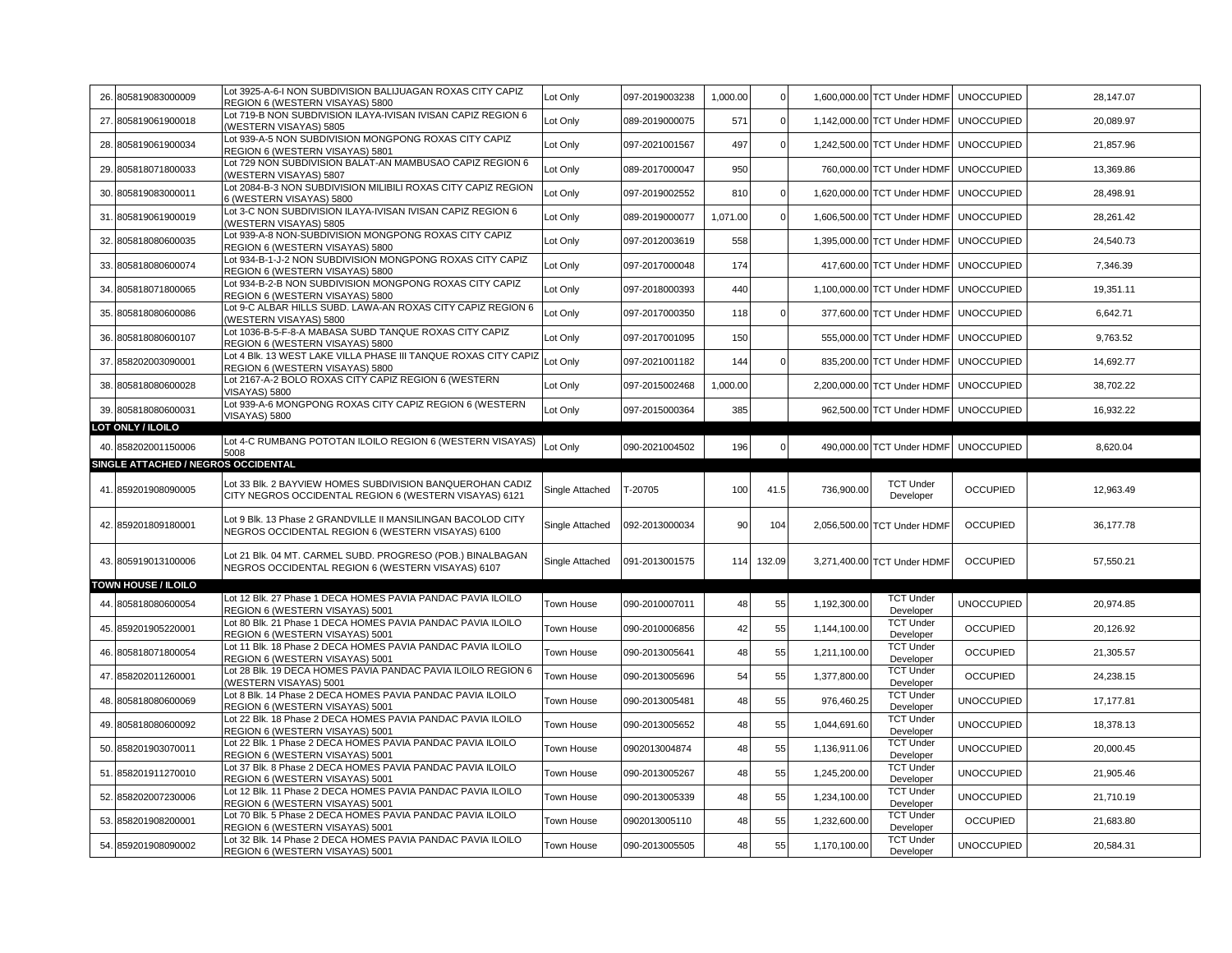| 55. | 859201811190001                     | Lot 24 Blk. 18 Phase 1 DECA HOMES PAVIA PANDAC PAVIA ILOILO<br>REGION 6 (WESTERN VISAYAS) 5001                                   | Town House        | 090-201006729   | 48  | 55       | 1,301,700.00 | <b>TCT Under</b><br>Developer | <b>UNOCCUPIED</b> | 22,899.40 |
|-----|-------------------------------------|----------------------------------------------------------------------------------------------------------------------------------|-------------------|-----------------|-----|----------|--------------|-------------------------------|-------------------|-----------|
| 56. | 858201810310003                     | Lot 6 Blk. 16 Phase 1 DECA HOMES PAVIA PANDAC PAVIA ILOILO<br>REGION 6 (WESTERN VISAYAS) 5001                                    | Town House        | 090-2019012540  | 48  | 55       | 1,121,162.53 | <b>TCT Under</b><br>Developer | <b>UNOCCUPIED</b> | 19,723.40 |
| 57  | 858201911270017                     | Lot 28 Blk. 12 Phase 2 DECA HOMES PAVIA PANDAC PAVIA ILOILO<br>REGION 6 (WESTERN VISAYAS) 5001                                   | Town House        | 090-2013005407  | 50  | 55       | 1,351,500.00 | <b>TCT Under</b><br>Developer | <b>UNOCCUPIED</b> | 23,775.48 |
| 58. | 805818080600093                     | Lot 37 Blk. 15 Phase 2 DECA HOMES PAVIA PANDAC PAVIA ILOILO<br>REGION 6 (WESTERN VISAYAS) 5001                                   | Town House        | 090-2013005568  | 48  | 55       | 1,031,498.64 | <b>TCT Under</b><br>Developer | <b>UNOCCUPIED</b> | 18,146.04 |
| 59. | 858201903070002                     | Lot 60 Blk. 4 Phase 2 DECA HOMES PAVIA PANDAC PAVIA ILOILO<br>REGION 6 (WESTERN VISAYAS) 5001                                    | Town House        | 0902013005031   | 60  | 55       | 1,285,800.00 | <b>TCT Under</b><br>Developer | <b>UNOCCUPIED</b> | 22,619.69 |
| 60. | 805818080600101                     | Lot 9 Blk. 16 Phase 1 DECA HOMES PAVIA PANDAC PAVIA ILOILO<br>REGION 6 (WESTERN VISAYAS) 5001                                    | Town House        | 090-2010006665  | 48  | 55       | 1,059,590.50 | <b>TCT Under</b><br>Developer | <b>UNOCCUPIED</b> | 18,640.23 |
| 61  | 858201909180008                     | Lot 49 Blk. 14 Phase 2 DECA HOMES PAVIA PANDAC PAVIA ILOILO<br>REGION 6 (WESTERN VISAYAS) 5001                                   | Town House        | 090-2013005522  | 48  | 55       | 1,029,756.24 | <b>TCT Under</b><br>Developer | <b>UNOCCUPIED</b> | 18,115.39 |
| 62. | 858201910180007                     | Lot 67 Blk. 1 Phase 2 DECA HOMES PAVIA PANDAC PAVIA ILOILO<br>REGION 6 (WESTERN VISAYAS) 5001                                    | Town House        | 090-2013004919  | 48  | 55       | 1,340,300.00 | <b>TCT Under</b><br>Developer | <b>UNOCCUPIED</b> | 23,578.45 |
| 63. | 805818080600091                     | Lot 24 Blk. 18 Phase 2 DECA HOMES PAVIA PANDAC PAVIA ILOILO<br>REGION 6 (WESTERN VISAYAS) 5001                                   | Town House        | 090-2013005654  | 48  | 55       | 1,078,169.20 | <b>TCT Under</b><br>Developer | <b>UNOCCUPIED</b> | 18,967.07 |
| 64  | 858201910180002                     | Lot 57 Blk. 5 Phase 2 DECA HOMES PAVIA PANDAC PAVIA ILOILO<br>REGION 6 (WESTERN VISAYAS) 5001                                    | Town House        | 090-2013005097  | 48  | 55       | 1,554,649.86 | <b>TCT Under</b><br>Developer | <b>UNOCCUPIED</b> | 27,349.28 |
| 65  | 858201901030002                     | Lot 7 Blk, 19 Phase 1 DECA HOMES PAVIA PANDAC PAVIA ILOILO<br>REGION 6 (WESTERN VISAYAS) 5001                                    | Town House        | 090-20200041117 | 52  | 55       | 853,927.40   | <b>TCT Under</b><br>Developer | <b>UNOCCUPIED</b> | 15,022.22 |
|     | 66. 858202001020001                 | Lot 21 Blk. 5 Phase 1 DECA HOMES PAVIA PANDAC PAVIA ILOILO<br>REGION 6 (WESTERN VISAYAS) 5001                                    | Town House        | 090-2010006393  | 48  | 55       | 1,351,300.00 | <b>TCT Under</b><br>Developer | <b>OCCUPIED</b>   | 23,771.96 |
| 67  | 805818080600113                     | Lot 6 Blk. 11 Phase 2 DECA HOMES PAVIA PANDAC PAVIA ILOILO<br>REGION 6 (WESTERN VISAYAS) 5001                                    | Town House        | 090-2013005333  | 48  | 55       | 1,292,300.00 | <b>TCT Under</b><br>Developer | <b>OCCUPIED</b>   | 22,734.04 |
| 68. | 858202001020006                     | Lot 3 Blk. 36 Phase 1 DECA HOMES PAVIA PANDAC PAVIA ILOILO<br>REGION 6 (WESTERN VISAYAS) 5001                                    | Town House        | 090-2010007184  | 48  | 55       | 1,247,400.00 | <b>TCT Under</b><br>Developer | <b>OCCUPIED</b>   | 21,944.16 |
|     | 69. 858202102190005                 | Lot 47 Blk, 11 2 DECA HOMES PAVIA PANDAC PAVIA ILOILO REGION 6<br>(WESTERN VISAYAS) 5001                                         | Town House        | 090-2013005374  | 48  | 55       | 1,230,500.00 | <b>TCT Under</b><br>Developer | <b>UNOCCUPIED</b> | 21,646.86 |
|     | 70. 858202112240013                 | Lot 41 Blk. 1 DECA HOMES PAVIA PHASE 2 PANDAC PAVIA ILOILO<br>REGION 6 (WESTERN VISAYAS) 5001                                    | Town House        | 090-2013004893  | 48  | 87       | 1,885,800.00 | <b>TCT Under</b><br>Developer | <b>UNOCCUPIED</b> | 33,174.84 |
| 71  | 858202112240004                     | Lot 39 Blk. 14 Phase 2 DECA HOMES PAVIA PHASE 2 PANDAC PAVIA<br>LOILO REGION 6 (WESTERN VISAYAS) 5001                            | Town House        | 090-2013005512  | 48  | 55       | 1,401,600.00 | <b>TCT Under</b><br>Developer | <b>OCCUPIED</b>   | 24,656.84 |
|     | 72. 858202112240012                 | Lot 26 Blk. 8 Section 8 DECA HOMES PAVIA PHASE 2 PANDAC PAVIA<br>ILOILO REGION 6 (WESTERN VISAYAS) 5001                          | <b>Town House</b> | 090-2013005256  | 48  | 55       | 1,233,800.00 | <b>TCT Under</b><br>Developer | <b>UNOCCUPIED</b> | 21,704.91 |
| 73. | 858202112240015                     | Lot 32 Blk. 11 DECA HOMES PAVIA PHASE 2 PANDAC PAVIA ILOILO<br>REGION 6 (WESTERN VISAYAS) 5001                                   | Town House        | 090-2013005359  | 48  | 55       | 1,047,503.65 | <b>TCT Under</b><br>Developer | <b>UNOCCUPIED</b> | 18,427.60 |
|     | <b>DOUBLE ATTACHED / ILOILO</b>     |                                                                                                                                  |                   |                 |     |          |              |                               |                   |           |
| 74  | 858201908200006                     | Lot 7 Blk. 4 HAPPY HOMES SUBDIVISION ILAYA POBLACION<br>ZARRAGA ILOILO REGION 6 (WESTERN VISAYAS) 5004                           | Double Attached   | 090-2021003392  | 100 | 94       | 1,818,700.00 | <b>TCT Under HDMF</b>         | <b>OCCUPIED</b>   | 31,994.42 |
|     | 75. 858201912110007                 | Lot 11 Blk. 19 STO NINO SUBDIVISION CAGBANG OTON ILOILO<br>REGION 6 (WESTERN VISAYAS) 5020                                       | Double Attached   | 090-2021007355  | 220 | 111.78   | 3,391,300.00 | <b>TCT Under HDMF</b>         | <b>OCCUPIED</b>   | 59,659.48 |
|     | DOUBLE ATTACHED / NEGROS OCCIDENTAL |                                                                                                                                  |                   |                 |     |          |              |                               |                   |           |
|     | 76. 859202111250004                 | Lot 14 Blk. 02 REGENT PEARL HOMES SUBDIVISION TANGUB<br>BACOLOD CITY NEGROS OCCIDENTAL REGION 6 (WESTERN<br><b>VISAYAS) 6100</b> | Double Attached   | 092-2018004115  | 60  | 48       |              | 802,800.00 TCT Under HDMF     | <b>OCCUPIED</b>   | 14,122.79 |
|     | <b>SINGLE DETACHED / ILOILO</b>     |                                                                                                                                  |                   |                 |     |          |              |                               |                   |           |
| 77. | 805819040200034                     | Lot 23 Blk. 4 VICTORIA HOMES SUBD. ANILAO PAVIA ILOILO REGION<br>6 (WESTERN VISAYAS) 5001                                        | Single Detached   | 090-2019000328  | 80  | 98       | 1,728,800.00 | <b>TCT Under HDMF</b>         | <b>OCCUPIED</b>   | 30,412.91 |
| 78. | 858201912110008                     | Lot 26 Blk. 77 PROVIDENCE - ILOILO BALABAG PAVIA ILOILO REGION<br>6 (WESTERN VISAYAS) 5001                                       | Single Detached   | 090-2021006530  | 99  | $\Omega$ | 740,253.69   | <b>TCT Under HDMF</b>         | <b>UNOCCUPIED</b> | 13,022.48 |
|     | 79. 805819040200017                 | Lot 10-H PHHC SUBD. N/A ILOILO CITY ILOILO REGION 6 (WESTERN<br><b>VISAYAS) 0000</b>                                             | Single Detached   | 095-2019000965  | 249 | 114.5    |              | 3,443,100.00 TCT Under HDMF   | <b>OCCUPIED</b>   | 60,570.74 |
|     | 80. 805819061900029                 | Lot 665-C-2-H GARDEN & BLOOM SUBDIVISION SAN JOSE SAN<br>MIGUEL ILOILO REGION 6 (WESTERN VISAYAS) 5025                           | Single Detached   | 090-2021009010  | 828 | 62       |              | 4,467,000.00 TCT Under HDMF   | <b>OCCUPIED</b>   | 78,583.11 |
|     | SINGLE ATTACHED / ILOILO            |                                                                                                                                  |                   |                 |     |          |              |                               |                   |           |
| 81  | 805819081300006                     | Lot 3 Blk. 26 Phase V1 PROVIDENCE - ILOILO BALABAG PAVIA ILOILO<br>REGION 6 (WESTERN VISAYAS) 5001                               | Lot only          | 0902019001348   | 110 | $\Omega$ | 770,000.00   | <b>TCT Under HDMF</b>         | <b>UNOCCUPIED</b> | 13,545.78 |
| 82. | 805819040200039                     | Lot 767-D NON SUBDIVISION PUROG POTOTAN ILOILO REGION 6<br>(WESTERN VISAYAS) 5008                                                | Single Attached   | 090-2020002259  | 500 | 180      | 1,977,300.00 | <b>TCT Under HDMF</b>         | <b>OCCUPIED</b>   | 34,784.50 |
|     | 83. 858202112240011                 | Lot 30 Blk, 46 Phase VILLAGE DECA HOMES PAVIA RESORT<br>RESIDENCES JIBAO-AN PAVIA ILOILO REGION 6 (WESTERN<br>VISAYAS) 5001      | Single Attached   | 090-2016009648  | 80  | 35.1     | 1,201,000.00 | <b>TCT Under</b><br>Developer | <b>UNOCCUPIED</b> | 21,127.90 |